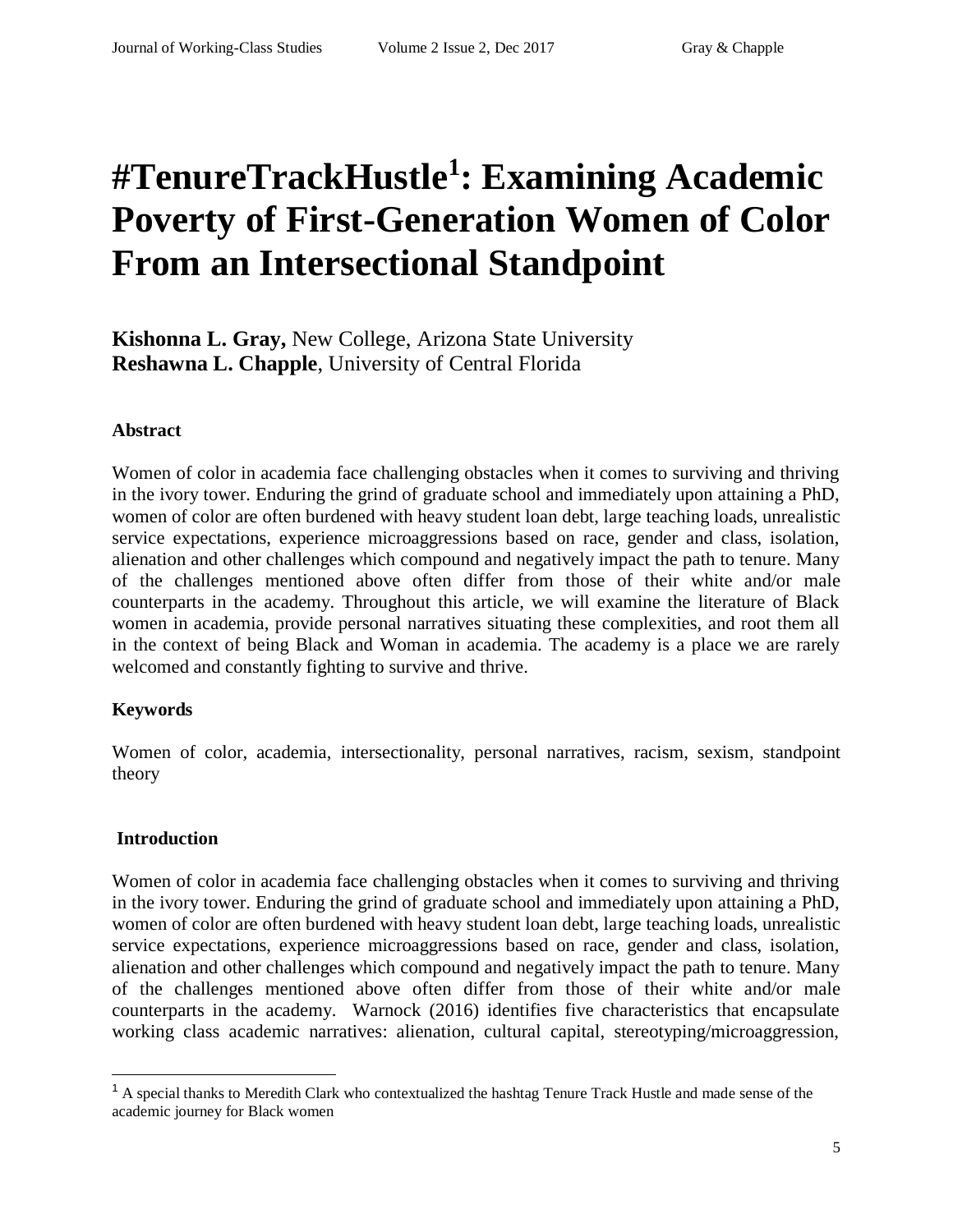survivor guilt/impostor syndrome and middle-class networking. While each of these tenets reveal themselves as different stages in one's academic career, it is important to highlight the impacts of intersectionality on these and other narratives experienced by women of color. For instance, an additional factor includes marginality anxiety which is the mental health aspect of being Black, and woman, and poor while academic. These narratives will be explored through the lens of intersectionality which is a core component of Black feminist thought. Throughout this article, we will examine the literature of Black women in academia, provide personal narratives situating these complexities, and root them all in the context of being Black and Woman in academia.

#### **Making Sense of Intersectional Experiences in Academia**

Intersectionality asserts that marginalized identities are independent, multiply interlocking, and mutually exclusive; this framework has become essential to positioning and understanding cultural identity and structural oppressions within social institutions (Collins, 1998, 2000, Crenshaw, 1989, 1991). Intersectionality is defined as 'a concept that enables us to recognize the fact that perceived group membership can make people vulnerable to various forms of bias, yet because we are simultaneously members of many groups, our complex identities can shape the specific way we each experience that bias' (AAPF, 2003, p. 3). Supporting this definition, intersectional identity is concerned with how our marginalized identities interact with each other to shape multiple dimensions of personhood. bell hooks (1986) suggests that feminism is possible not because women share the same experiences, but because it is possible to learn from the varied experiences of oppression and common resistance situated around resistance to oppression. The experiences of Black women exist beneath the consciousness of whiteness and/or masculinity in an invisible and unknown place, which is an extremely complex system of oppressions that can only be understood through detailing their experiences from our perspective or standpoint (Collins, 1998).

Feminist standpoint theory is another framework to situate the realities of being Black and Woman in academia. It focuses on the individual having a sense of agency to represent her position and to challenge these dominant, hegemonic discourses. Feminist standpoint theory argues that knowledge can be gained from the insights derived from the lived experiences of women of color. For women who have been historically ignored and marginalized, according to Black feminist scholars like bell hooks, Barbara Smith and Patricia Hill Collins, using women's experiences as a form of knowledge can be an effective tool for activism, social change and resistance against the dominant narrative.  For Black women, race does not exist outside of gender and gender does not exist outside of race (Parker & Lynn, 2002 p.12).   Being bound to these identities highlights the impossibility of escaping marginalization. Debunking the popular myth that education is the great equalizer where anyone can achieve success if you work hard enough, Black women and other marginalized populations acknowledge that educational attainment doesn't liberate one from any chain of oppression. Academic discourse oftentimes reifies and determines who is qualified and who belongs. For instance, the academic job search process is in itself a discursive formation, with its own unwritten and well-established set of 'rules' and expectations. One has to develop the cultural capital to unlock the secrets for success within this structure; and for many White men in particular, they are given the capital to succeed.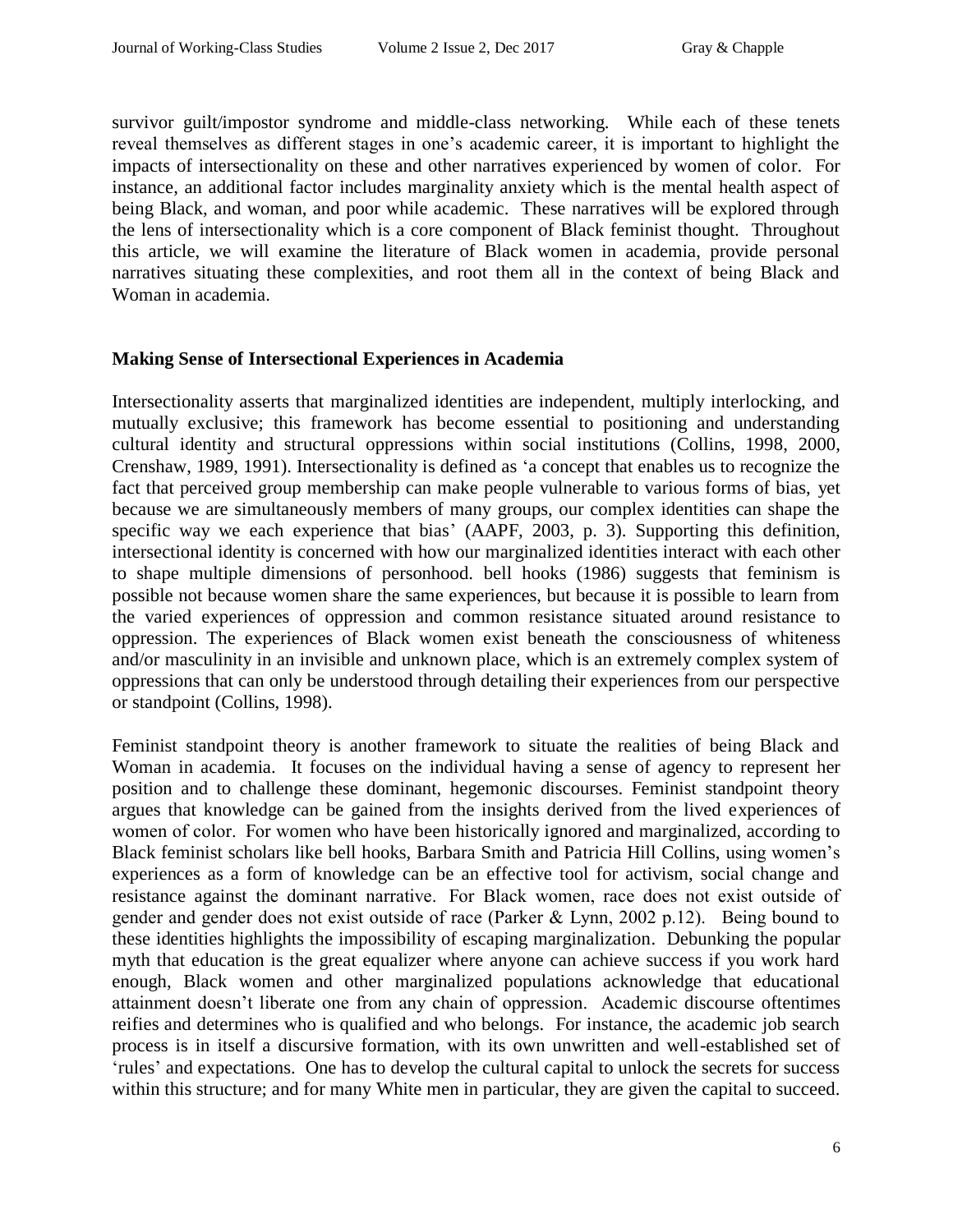Within academic discourse, it is unprofessional to discuss money until negotiation time. For those who are privileged enough to not have the conversation, it is often considered irrelevant. Navigating the academic job search requires a specialized knowledge and the academic community creates that domain of knowledge.

#### **On Being Black and Woman in the Academy: The Hustle**

Experiences with racism, sexism, homophobia, isolation, marginalization and other intersecting systems of oppression have an extreme effect on the ability to feel connected to a university and ultimately to obtain tenure - especially for female faculty of color (Brayboy, 2003, TuSmith & Reddy, 2002, Turner, C. S. V. 2002, Turner, González, & Wood, 2008). These barriers can include racial, gendered, and class based oppression, lack of access to mentors, unequal educational opportunities as their Black male and White female counterparts and lack of strong preparation for academic life (Feagin, Vera, & Imani, 1996).  Many of these women will succeed but not without a difficult road and a tremendous amount of challenges   Many of these barriers are socially constructed assumptions about women of color from marginalized backgrounds that find their way into the public discourse.  The assumptions that most women of color, particularly Black and Brown women are lazy, unmarried, uneducated, welfare queens, who have multiple children only to game the system, are often connected to negative stereotypes of Black women and working and welfare class individuals despite research to the contrary. These assumptions also play a prominent role in defining our identities and shaping how others define us (Harris-Perry, 2011). These misrepresentations of women of color can find their way into the academy and paint a negative picture of who we are, thus making it more difficult for us to be successful and ultimately gain tenure.

Black women and other women of color in academia spend most of their time battling false assumptions of who we are, while hustling to survive simultaneously. We engage in a type of 'hustle,' a mythological idea that causes us to believe that if we work three times as hard as our counterparts, we will be seen as equals and earn the recognition we deserve. To further explain the tenure track hustle, we offer these definitions: the standard dictionary defines *hustle* in two ways: 1) to force (someone) to move hurriedly or 2) to fraud or swindle. The Urban Dictionary (2017) defines the word hustle as, 'Working hard, usually towards the common goal of creating an income.' For the purposes of this article, we will use the urban dictionary's definition of hustle to highlight some of the struggles that women of color encounter to survive in academia. The academy is a place we are rarely welcomed and constantly fighting to survive and thrive.

As women of color, we are taught from childhood to hustle, and to do whatever we need to do to survive and thrive. But these experiences often lead to women of color to develop 'imposter syndrome' early in their academic career because of the lack of recognition. Many of us will choose to leave the academy, sacrificing years of education and abandoning dreams of teaching and mentoring other students of color. Brookfield (1995) defined *impostor syndrome* as the innate fear of being unmasked as something we are not (p. 253). Women who choose to endure the academy, they are often burdened with the reality of living in poverty in academia. Poverty connected to both a lack of financial resources and losing one's soul and spirit. We often care for our families, friends and strangers who need our assistance. This is often done in the background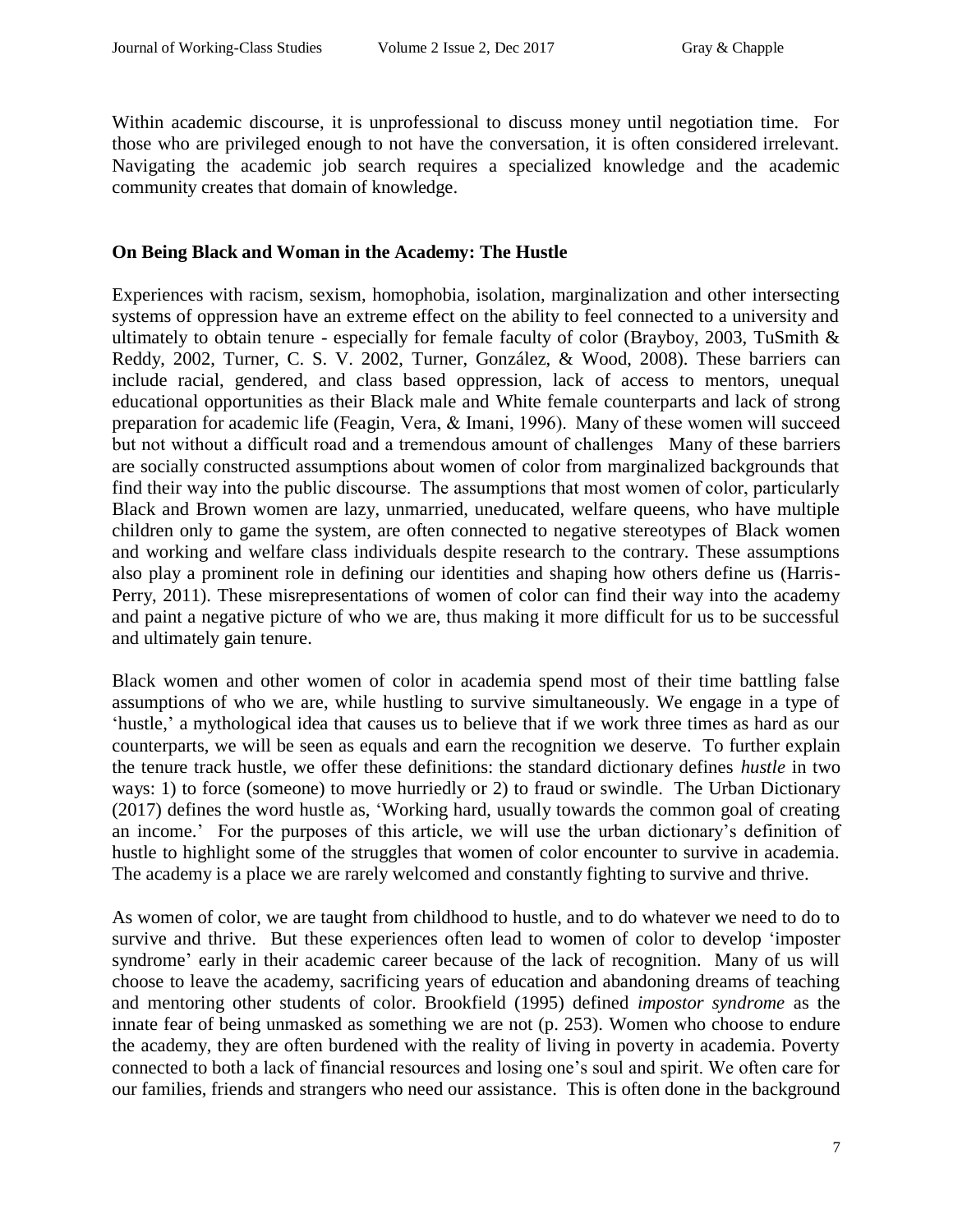without recognition. Since we do not view ourselves as legitimate members of the academy, we often operate in the shadows. For example, women of color will often engage in mentorship activities and service to the community often without seeking recognition for our talent, payment for our services or credit for our time. We fall into martyrdom in academia. We feel obligated to perform large amounts of service because there are so few women of color in higher education, so students, peers and community members gravitate to us. Consider a conversation with a colleague, a Black cisgender, lesbian woman who holds a position in leadership in a national professional organization. In her leadership capacity, she organized a mentorship breakfast at a conference meeting for LGBTQ+ identified students and junior faculty. When asked about her mentorship accomplishments, she insisted that she was not a mentor. She stated, 'I am not a mentor; I am just doing what we do!' We further explained to her that when she meets with students, colleagues or members of the community to provide them with advice or counseling this is indeed 'mentorship'. Unfortunately, with so few examples of mentors for us in the academy it is difficult to ascertain the difference between formalized mentorship and 'hustling to survive'. The normalization of emotional labor and unacknowledged service leads to the culture of academic poverty, and convinces Black women that we are impostors who do not belong, while at the same time causing us to minimize the actual work we do.

## **Navigating Whiteness While Black and Woman**

According to the U.S. Department of Education (2017), Black faculty comprised 3% of all fulltime faculty at degree-granting postsecondary institutions. Forty-two percent were white males, 35 percent were white females, 6 percent were Asian/Pacific Islander males, 4 percent were Asian/Pacific Islander females, and 2 percent each were Hispanic males and Hispanic females. (In)visible within these numbers is a larger story of systemic and structural exclusion and exploitation within the academic industrial complex. These numbers reveal that racial minorities are largely absent and underrepresented. And what these numbers are unable to convey, is the narrative associated with being a cog in the academic machine while Black, Woman, and economically marginalized.

As Tamura Lomax (2015) articulates, 'academia and the growing academic-corporate trend is a microcosm of the world house in its disappearing and disenfranchising of black women' (para. 7). While exploring the precarity of the growing class of academics trying to survive and exist within the confines of exploitation, it has become necessary to provide an intersectional examination of the underbelly of our universities. While the reality of being a part of the adjunct caste is even bleaker, we focus on the 'Tenure Track Hustle' to expose the hypocrisy of tenure and the tenure track for marginalized academics. The path which historically signaled job security, financial stability, and an esteemed status more readily resembles a rat race, not rooted in meritocracy, but a game where players like us are unable to learn the rules but still must play.

In their 2000 book, *Faculty of Color in Academia: Bittersweet Success*, Caroline Turner and Samuel Myers focus on the perceptions held by 64 faculty of color regarding 'campus climate' and institutional practices that govern the recruitment and retention of faculty of color. The authors identify four themes that are indicative of the experiences of Black women and other professionals of color working on predominantly white college campuses. Common experiences include: (1) isolated and not well respected, (2) over-worked, (3) tension between family and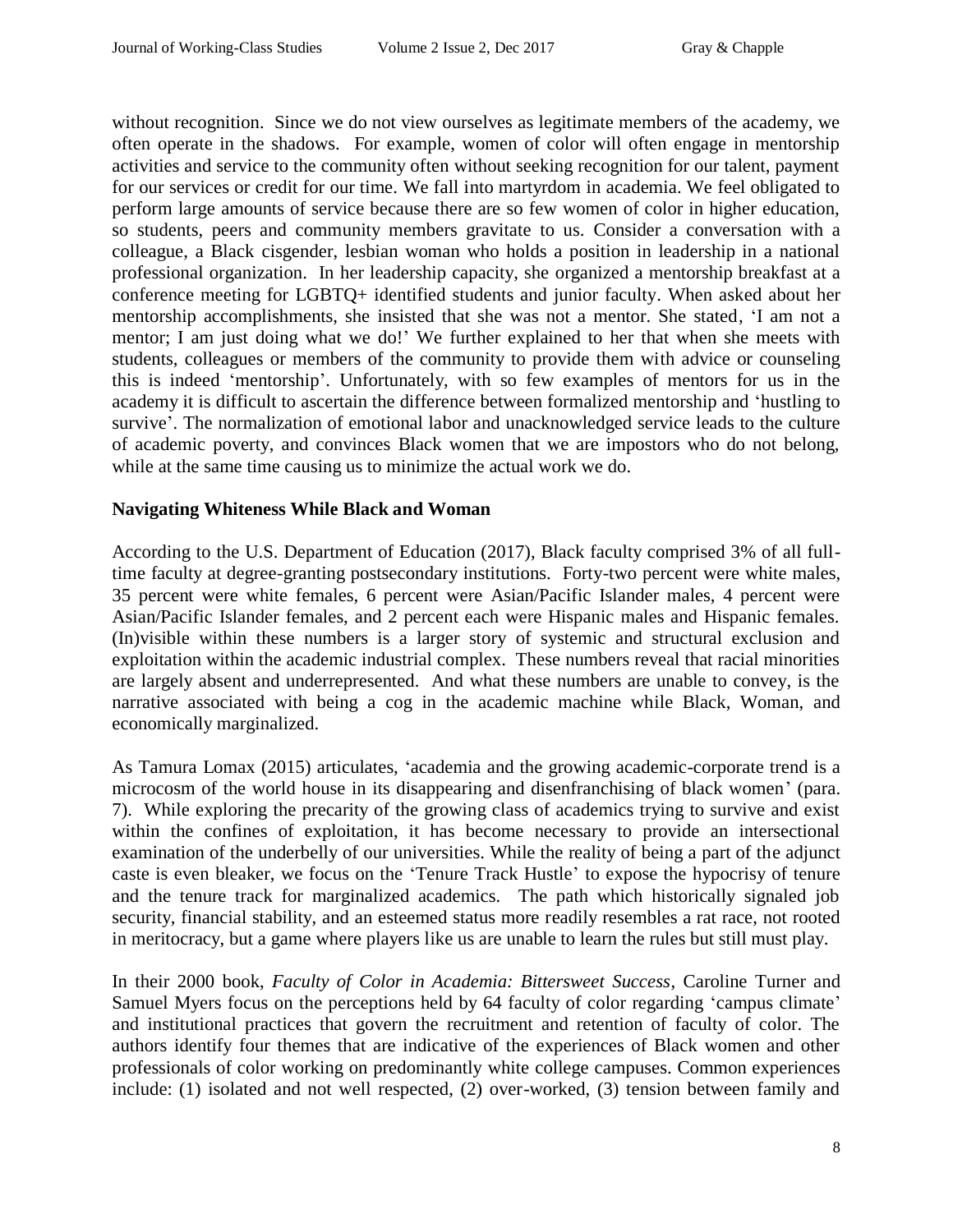career choices, and (4) students challenging authority (p. 105-106). These themes, coupled with those outlined by Warnock (2016) must be unpacked when they exist at the intersection; and by providing personal narratives, we hope to provide context to understanding this academic hustle.

## *Intersection of Race, Class, and (Social) Capital*

Black women's experiences with race and gender are unique intersections that often place them in an interlocking matrix of domination. And acknowledging the dimension of class makes our reality almost unbearable, volatile and highly toxic. Consider this particular narrative that Kishonna recalls:

I was invited to serve as a Visiting Scholar at MIT for the 2016-2017 school year. It was an offer I couldn't refuse. So, I began the process to make the move from Kentucky to Cambridge, MA to embark upon this remarkable opportunity. Except I couldn't afford it. Me and my partner spent weeks calculating moving costs, shipping, child care, and knew we either had to decline the offer from MIT or start begging for money. Hey, we're not too proud to beg. So, I created a crowd fund where me and my family relied on the goodness of others to help us take advantage of this opportunity. We generated almost \$9,000 dollars which was enough to cover first month's rent, last month's rent and a security deposit in the expensive Cambridge community. Our problems didn't end there. My partner was unable to get a job that covered child care costs. So, \$3,000 for rent, \$1,600 for child care, and... you know I am going to stop there. My income was only about \$5,000 a month after taxes and insurance. So, we were left with \$400 a month for groceries, gas for vehicle or public transportation costs, utilities, cell phone bill, credit card bill (which we ran up from the move), co-pays, etc. So, my partner, who has a Master's degree and experience in academic advising and management, quit his \$7.00 an hour job he found in retail to be a stay at home parent. We were broke. We were isolated. We were depressed. Hell. We are still broke. I am currently working three jobs to get out of this hole we are in. My partner found a job but he must pass a test for licensing or certification before he is able to make money (selling insurance). In the meantime, I am literally a mammy. I do overnight caregiving for an elderly man and work on the weekends at a support home for individuals with disabilities. Like we said, the #TenureTrackHustle… (Kishonna explaining her financial precarity while on the tenure track).

The narrative above does not exist in isolation. When sharing stories such as these in digital support groups and at conferences with those from similar backgrounds, it becomes clear that this is a pattern for many women of color in academia. These challenges suggest that Black women experience acute forms of 'gendered racism' continuously bound within economic exploitation.

## *Family and (Im)Mobility*

Family is an additional consideration for women of color within academia. Being partnered with an academic, with a person underemployed or unemployed, and/or having children creates additional concerns in mobility for Black women wanting to engage in the processes of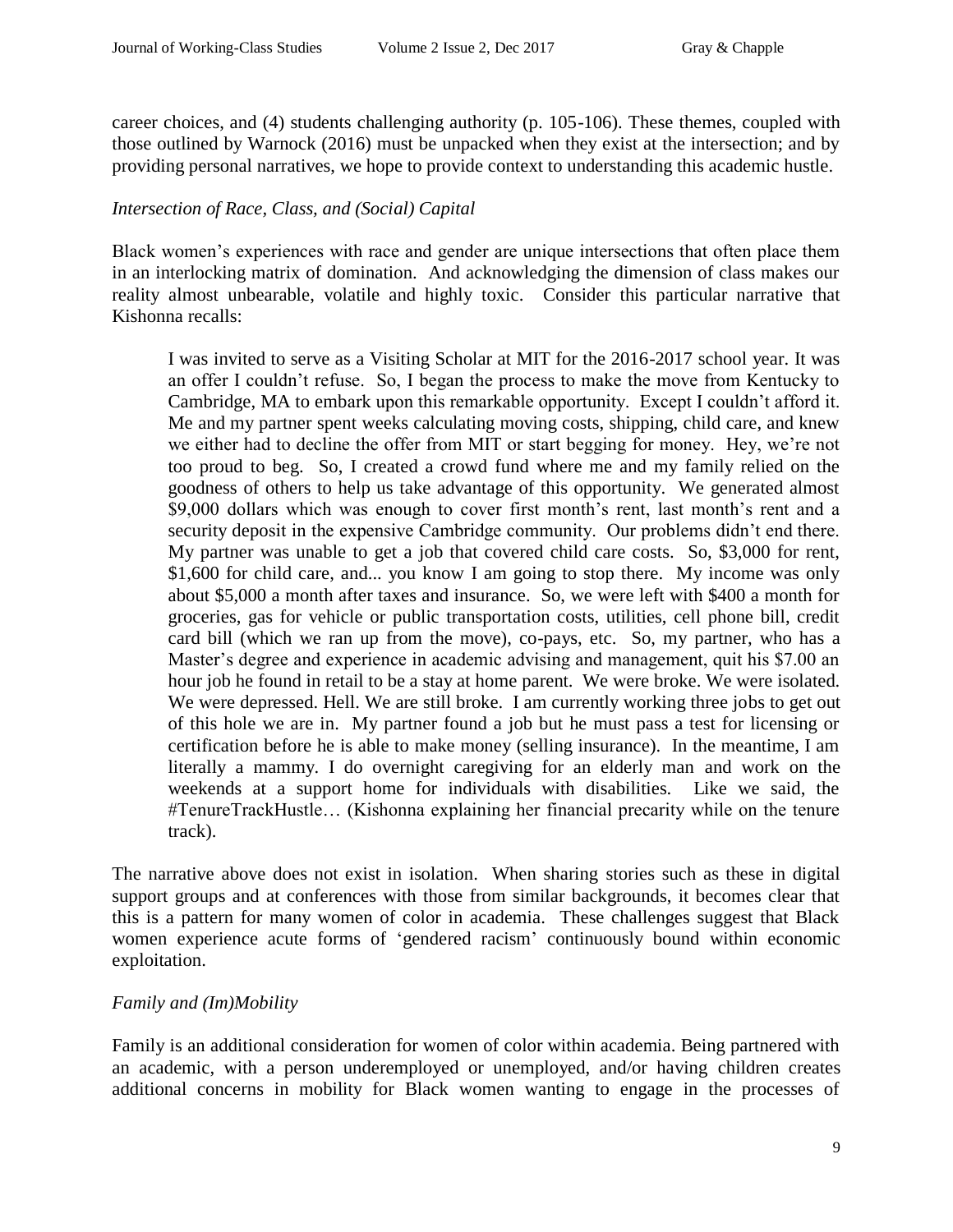academia. For instance, applying for fellowships, attending conferences, or doing field research abroad, one would have to factor in financial security for a family, the means to move a family, and also consider other members of the family. Similar to Kishonna's narrative, Reshawna also recalls her decision to uproot her family and move from Phoenix to Boston to accept a tenure track position:

A year prior to graduating with my PhD, my husband told me that he would be willing to leave his job of 5 years and relocate to help me advance my career. It had become clear that I would not be able to secure a tenure track teaching position in Phoenix, Arizona. In March 2013, I accepted a tenure track position outside of Boston, Massachusetts and prepared to move my family. My partner and I made a house hunting visit to Boston and quickly realized that the cost of rent was extremely high and it would be a challenge to afford to live there; it would be nearly impossible to rent a place similar to our home in Phoenix. We owned our home with a manageable mortgage payment. Against my better judgement, I accepted the job and moved my husband and two daughters from our five bedroom, three bathroom pool home to a third floor apartment with a monthly rent payment double the amount of my mortgage. Our original plan was to keep the house in Arizona and rent it out, but we discovered a roof leak had caused major damage to a retaining wall while moving out. Due to the cost of the cross country move and no moving allowance we were forced to 'short sale' our home. We walked away from the home we built with our life savings (nearly \$100,000 down payment) and nearly 10 years of memories...just like that our wealth was gone.

Due to the difficulty of obtaining that coveted 'tenure track' position, many women of color have to make impossible choices to gain entry into the academy like giving up one's home or living apart from one's family. While in graduate school, the focus is often on finishing the degree and landing a job not on gathering the tools to accomplish in the position. Considering the small number of mentors of color, discussions regarding family life and success after graduation often do not occur. Most students of color are first-generation and believe that graduation equals success. Sadly, graduation is merely the beginning of the challenges that women of color in the academy will face.

## **Academic Mobility**

For many first-generation academics of color the thought of being a college professor and a scholar was never a consideration growing up. Movies and television shows often feature scholars who are white and male, leaving little room to fantasize about being a Black female scholar. Without academic role models, it is difficult to plan for success in the academy. Even when we believe we are prepared we end up in a place that is not welcoming to people of color especially Black women. This is when we learn that we lack the academic capital to succeed in a hostile environment. Academic capital is a pairing of the culture transmitted by the family with that transmitted by school, but the efficacy of the school-transmitted knowledge is dependent upon the capital the student brings to the classroom from home, which leaves the working-class student at an immediate disadvantage (and it's compounded if one is from the welfare class). Fast forward and imagine this child who has had second and third hand cultural capital and attempts to exist within the elite establishment of academia. Consider this narrative: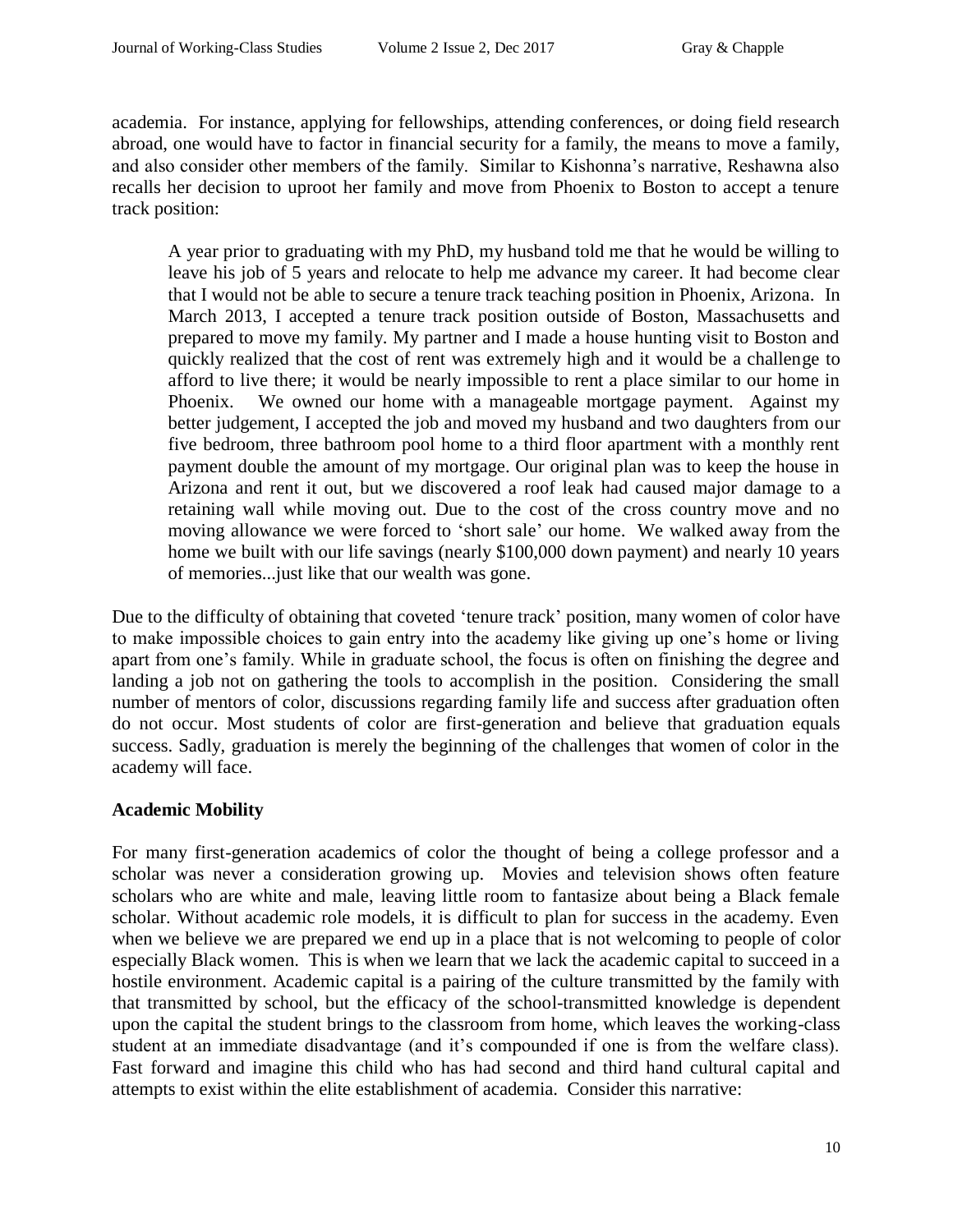In recalling my first tenure track job, I was pulled to the side by a tenured Black woman after I was discussing feelings of ostracization in my department. She politely urged me to reconsider my style of clothing and way of speaking in faculty meetings. She suggested I need to 'play the part' so they would perceive that I belonged. I was baffled a bit because she rooted my negative experiences in outward appearance. But I obliged. My treatment didn't change and I explained this to her. What became clear was that I needed to uphold a particular narrative of being Black in academia that are always professionally dressed, professionally speaking, and professional behaved. My 'lower class' ways of speaking and dressing offended her and my other colleagues' sensibilities. She was unable to see past her own expectations that she couldn't even consider what I might be experiencing in a mostly white and male department. This led to more isolation and I was never able to redevelop that relationship because I didn't belong in their club (Kishonna on being 'too ghetto' for Black folks in academia).

The microaggressions experienced around 'white idealized' professional dress standards for female faculty of color can further isolate Black female faculty and add to the notion of impostor syndrome. Simple critiques and criticisms directed at our style of dress, how we talk, and the way we wear our hair can further alienate women of color from white colleagues and students (and even from our own 'bougie black' colleagues). These microinsults can have a significant impact on our sense of belonging, legitimacy and connection to the academy. Being concerned about not fitting in or not living up to the role of professor can be an added challenge, many women of color on the tenure track participate in a form of performance. An activity in which we try to become the person that we think others want us to be. However, if we decide to drop this façade and be ourselves we run the risk of further alienating ourselves.

Reshawna also shares a similar experience surrounding her 'presentation/performance of the academy' as one of few Black women on campus in Boston.

Growing up in Los Angeles, California the product of a teenage mother, I quickly learned to observe my environment, speak up for myself and fight for my place. I can say with absolute certainty, Boston is not Los Angeles. The year I spent in Boston was a major wake up call for me and my family. I was often the only person of color in the room. This included the classroom. I was the product of a public-school education but I lived a short distance from some of the most elite private schools in the nation. I did not understand the traditions nor did I adhere to the hierarchies. Many of my students and colleagues challenged the way I dressed, wore my hair and the way I taught my classes. I was often showcased as the 'articulate Black professor' for purposes of diversity but ignored and silenced when I spoke about racial injustice and the need for people of color to feel included at the university. The year I was hired (along with another woman of color) a new faculty mentorship program was installed. We were told it was meant to make us feel comfortable. It further alienated us and make us feel like outsiders who needed to be micromanaged. The highlight of the year was when I attended the commencement ceremony and I was mocked for wearing my public school doctoral regalia. I was told the material was odd and it looked 'cheap'. (jokingly of course). I immediately put myself back on the job market and the following year we relocated again. (Reshawna describing the performance of the academy)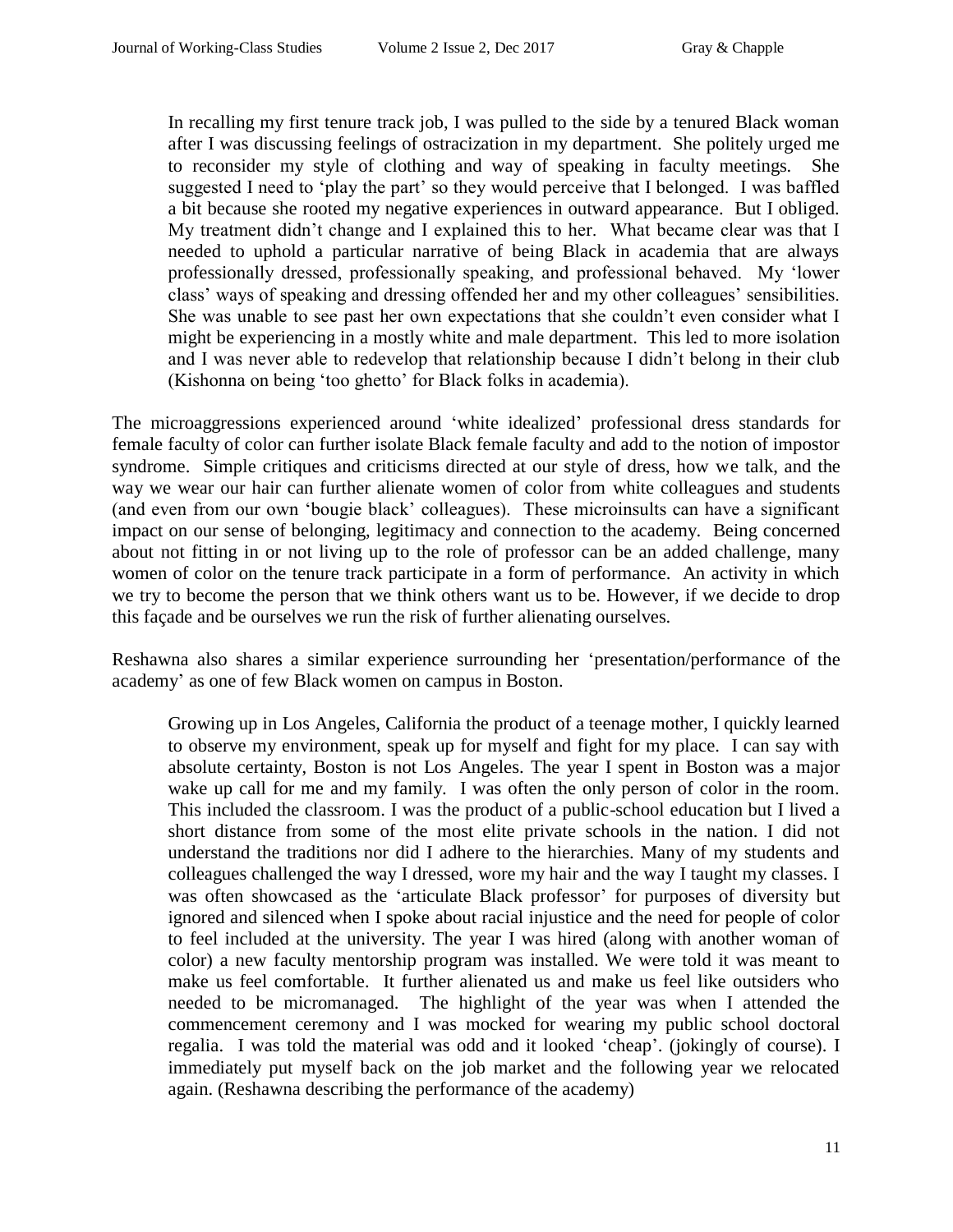These examples illustrate just how tough it can be being Black, Woman, and from poor and working, welfare, class backgrounds. As these examples highlight, at predominantly white institutions or in spaces emulating whiteness, Black women are often times ostracized because of their assertiveness, experience more failed relationships, and suffer from severe isolation (Jackson, 2001 p. 361).

Educational context is a significant site to explore Black women's experiences in regard to structural oppression. In particular, Black women who are faculty center their own experiences as critical to the formation and production of alternative theories, which run counter to traditional modes of inquiry. Willis and Lewis (1999) narrate their intersectional interactions with White students and faculty members. Because racism and sexism are systematic in academia as elsewhere, the authors assert that when teaching in predominantly white institutions: 'our experiences have taught us that these incidents are more than insensitive acts of non-thinking public or acts of ignorance or naiveté. They are part and parcel of a legendary history of oppression encountered by African American women in America' (p. 247). The mere presence of Black women in academia (and their subsequent treatment) may shock people.

I can recall an incident that happened my first year at my current university. I had been teaching a course that ends at 1:20pm on Tuesdays. I would often end class about 10 minutes early to allow for questions. One afternoon a group of individuals (they appeared to be students) entered my classroom to set up for a meeting. This was not the first time they entered before I was done with the room. The second time this happened, I asked a member of the group to give me a few minutes to wrap up. She responded, 'we need to set up for a meeting'. I told her that the room was mine for another ten minutes. She proceeded to argue with me about reserving the room. I had to physically approach her to let her know that she will not enter my classroom until I am done using it. (Reshawna narrating microaggressions on campus).

The combination of gendered and racial oppression creates a unique and challenging experience for Black women working and advancing in academia. In the 1969 classic essay 'Double Jeopardy: To Be Black and Female,' Frances Beal critiques white feminism for not only discounting Black women's experiences, but overlooking systems of class-based oppression. She asserts that the double bind of racism and sexism that Black women have historically experienced is also intertwined with economic and imperialist exploitation. In the current context, we aim to center the connectedness of these identities.

## **Hustlin' and Surviving in Academia**

Collins (2000) argues that there is not one singular experience encompassing all women's experiences, but that women's experiences are complicated by their 'lived' experiences and situated oppressions.   In other words, women's representations of themselves speak truths and how they derive at those truths should be analyzed in a manner that substantiates their being.  Our daily experiences form a collective knowledge that women of color are able to understand and decipher. This code is also what instills resilience and persistence to continue to exist within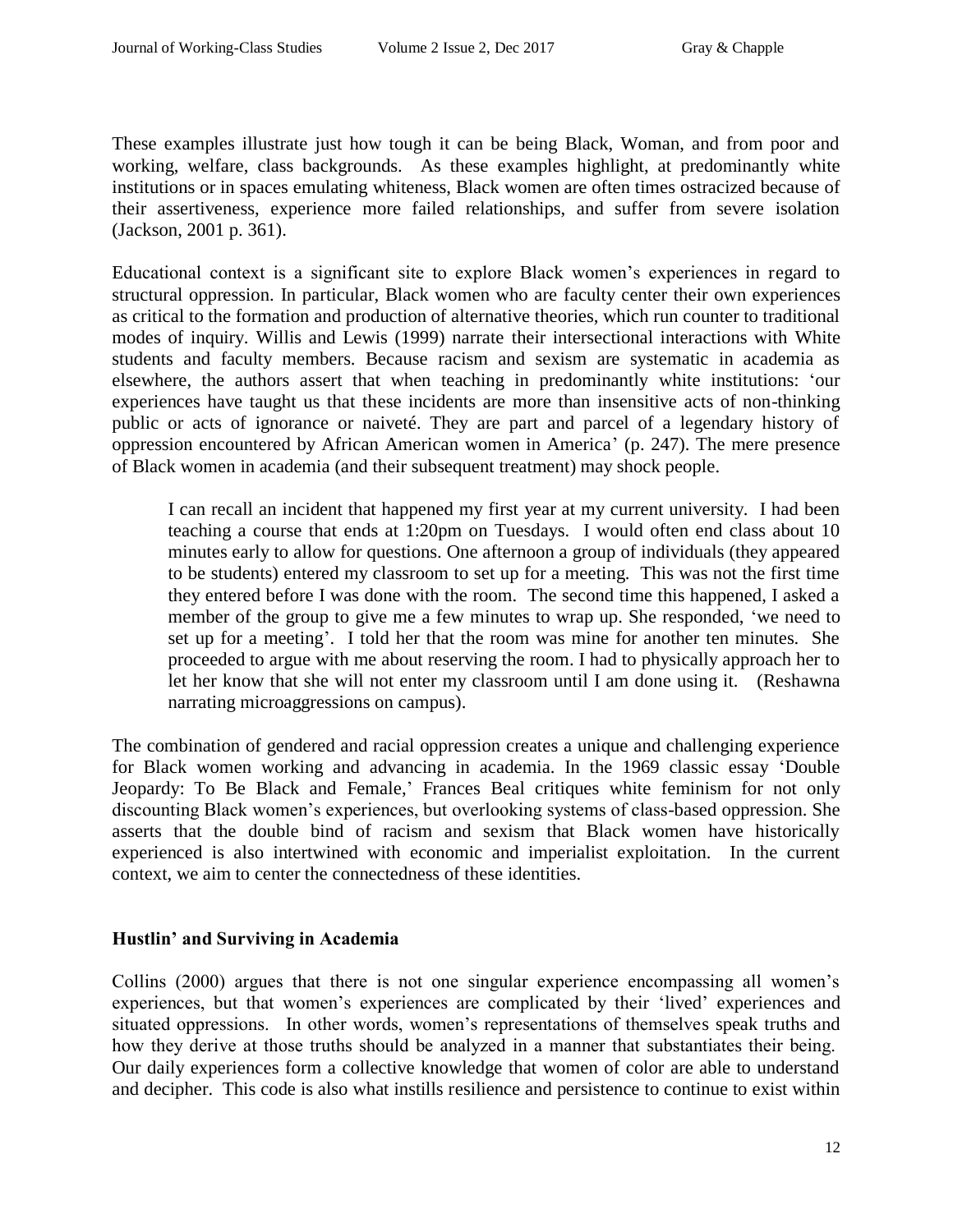academia. But at what costs? Black women's overburdened bodies have held capitalist institutions together for decades. Many of us continue to hold on because we are too stubborn to quit, admit defeat, throw in the towel, or admit we were playing an unfair game and never had a chance to win. Angela Davis (1981) argues that the capitalistic structure, which bounds Black women to ideas of domestic and public work, creates a context where Black women are often forced to use their bodies to care for families, pay for food and diminish the severity of inhumane treatment or increase safety for children. So, we often work within 'oppressive structures performing backbreaking labor and for long hours, working without or for lower pay, taking jobs where they are overqualified, not attending to health, participating in sex work, and even selling blood. The North American academic structure and its proximation to the institution of slavery as well as its particular treatment of Black women cannot be ignored' (Lomax, 2015, para. 12). Our labor in the academic cog, rooted in the corporate model depends on free and cheap racialized and gendered work. And we are stigmatized for questioning such a model and are expected to accept this status, dismissing our experiences. We are often told to 'slow down', 'wait your turn,' 'you're the lucky one,' etc. without deconstructing these statements that blame us, the victims (Ibid). Because we've been systematically relegated to the service class in the hierarchy of academia and are unfairly pitted against one another and assessed based on the productivity of the well-resourced tokens, we cannot complain. And this would signal a disruption to the rules of the game that has been created for them.

# **Author Bios**

**Kishonna L. Gray** (PhD, Arizona State University) is an Assistant Professor in the School of Social and Behavioral Sciences in the New College at Arizona State University. She is also a Faculty Associate at the Berkman Klein Center for Internet & Society at Harvard University. Dr. Gray previously served as an MLK Scholar and Visiting Professor in Women & Gender Studies and Comparative Media Studies at MIT.

**Reshawna L. Chapple**, PhD, LCSW is an assistant professor in the School of Social Work at the University of Central Florida. Dr. Chapple received her BSW, MSW and PhD in Justice Studies from Arizona State University. Her dissertation was titled: Being a Deaf Woman in College is Hard. Being Black Just Adds: Understanding the Complexities of Intersectionality. She has worked as a social worker in the areas of mental health, crisis intervention, education and disabilities. Her areas of teaching and scholarship include critical race feminism and social justice, d/Deafness, disability studies and culturally competent social work practice. Dr. Chapple has published in a variety of interdisciplinary journals and has presented research at National and International Conferences. Dr. Chapple serves on the board of the International Association for Social Work with Groups (IASWG) and CSWE's Council on Disability and Persons with Disabilities.

# **Bibliography**

African American Policy Forum, (2003): *A Primer on Intersectionality*, Columbia Law School, New York.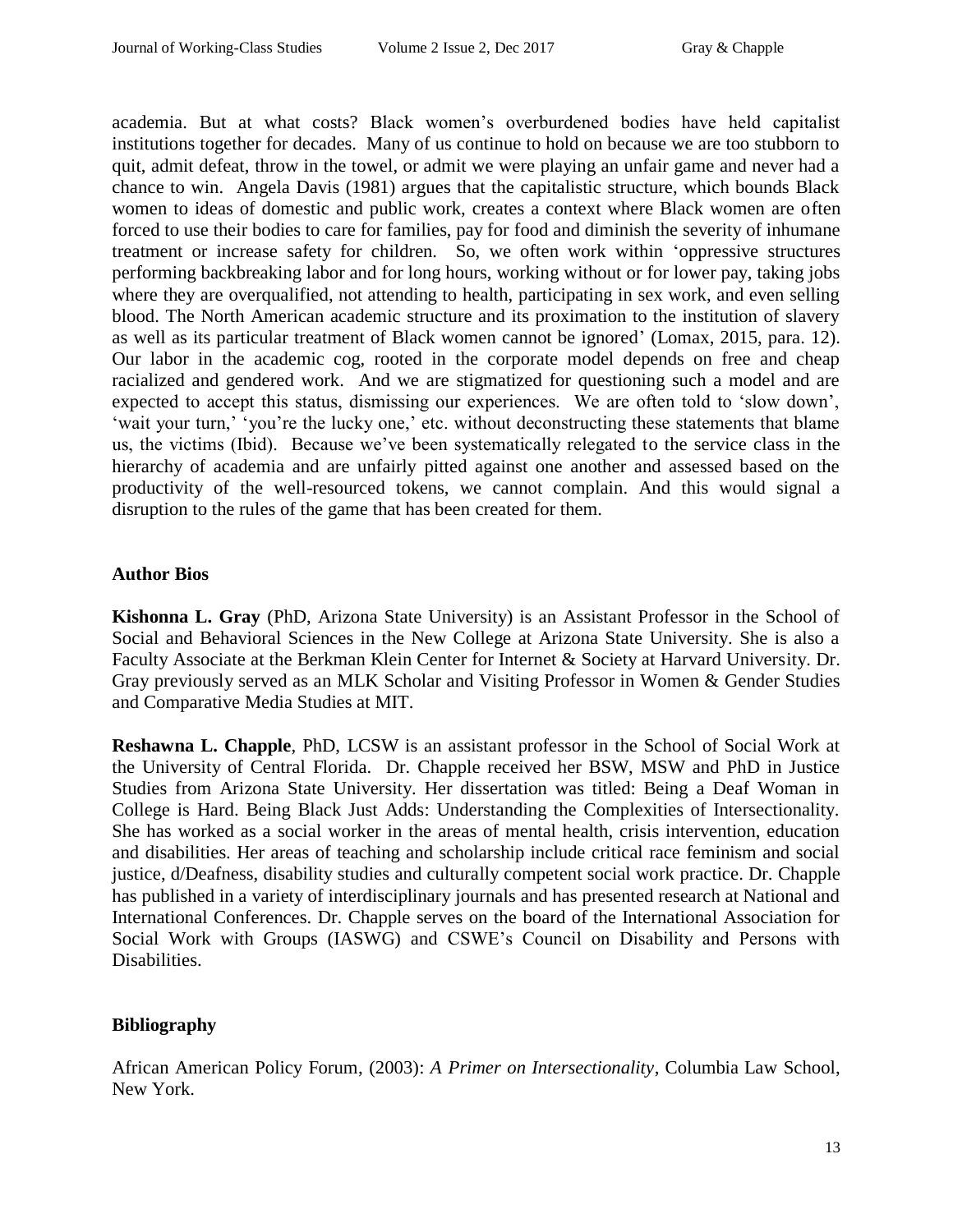Beal, F.M. (1969): *Black Women's Manifesto; Double Jeopardy: To be Black and Female*, Retrieved from Third World Women's Alliance: <http://www.hartfordhwp.com/archives/45a/196.html> .

Brayboy, B. M. J. (2003): 'The Implementation of Diversity in Predominantly White Colleges and Universities', *Journal of Black Studies*, vol. 34, pp.72–86.

Brookfield, S. (1995): *Becoming a Critically Reflective Teacher*, Jossey-Bass, San Francisco, CA.

Collins, P.H. (1990): *Black Feminist Thought*: *Knowledge, Consciousness and the Politics*, Hyman, London.

Collins, P.H. (1998): *Fighting Words: Black Women and the Search for Justice* (vol. 7). University of Minnesota Press, Minneapolis.

Collins, P.H. (2000): 'Gender, Black Feminism, and Black Political Economy', *The Annals of the American Academy of Political and Social Science*, vol. 568, no*.*1, pp.41-53.

Crenshaw, K. (1991): 'Mapping the Margins: Intersectionality, Identity Politics, and Violence against Women of Color', *Stanford Law Review*, vol. 43, no.6, pp.1241-1299.

Crenshaw, K. (1989): 'Demarginalizing the Intersection of Race and Sex: A Black Feminist Critique of Antidiscrimination Doctrine, Feminist Theory and Antiracist Politics', *University of Chicago Legal Forum*, vol. 1, no.8, pp.139-167.

Davis, A. (1983): *Women, Race and Class*, Vintage, New York.

Feagin, J.R., Vera, H. and Imani, N. (1996): *The Agony of Education: Black Students at White Colleges and Universities*, Routledge, New York.

Harris-Perry, M.V. (2011): *Sister Citizen: Shame, Stereotypes, and Black Women in America*. Yale University Press, New Haven.

hooks, b., 1986. Talking back. *Discourse*, pp.123-128.

'Hustle' (7) 2017, *Urban Dictionary*, accessed 16 December 2017, [www.urbandictionary.com/define.php?term=Hustle.](http://www.urbandictionary.com/define.php?term=Hustle)

Jackson, L. R. (2001). The interaction of race and gender in African American women's experiences of self and other at a predominately white women's college. In D. Pope Davis & H. L. K. Coleman (Eds.), *The Intersection of Race, Class, and Gender in Multicultural Counseling* (pp. 49-70). Thousand Oaks, CA: Sage Publications.